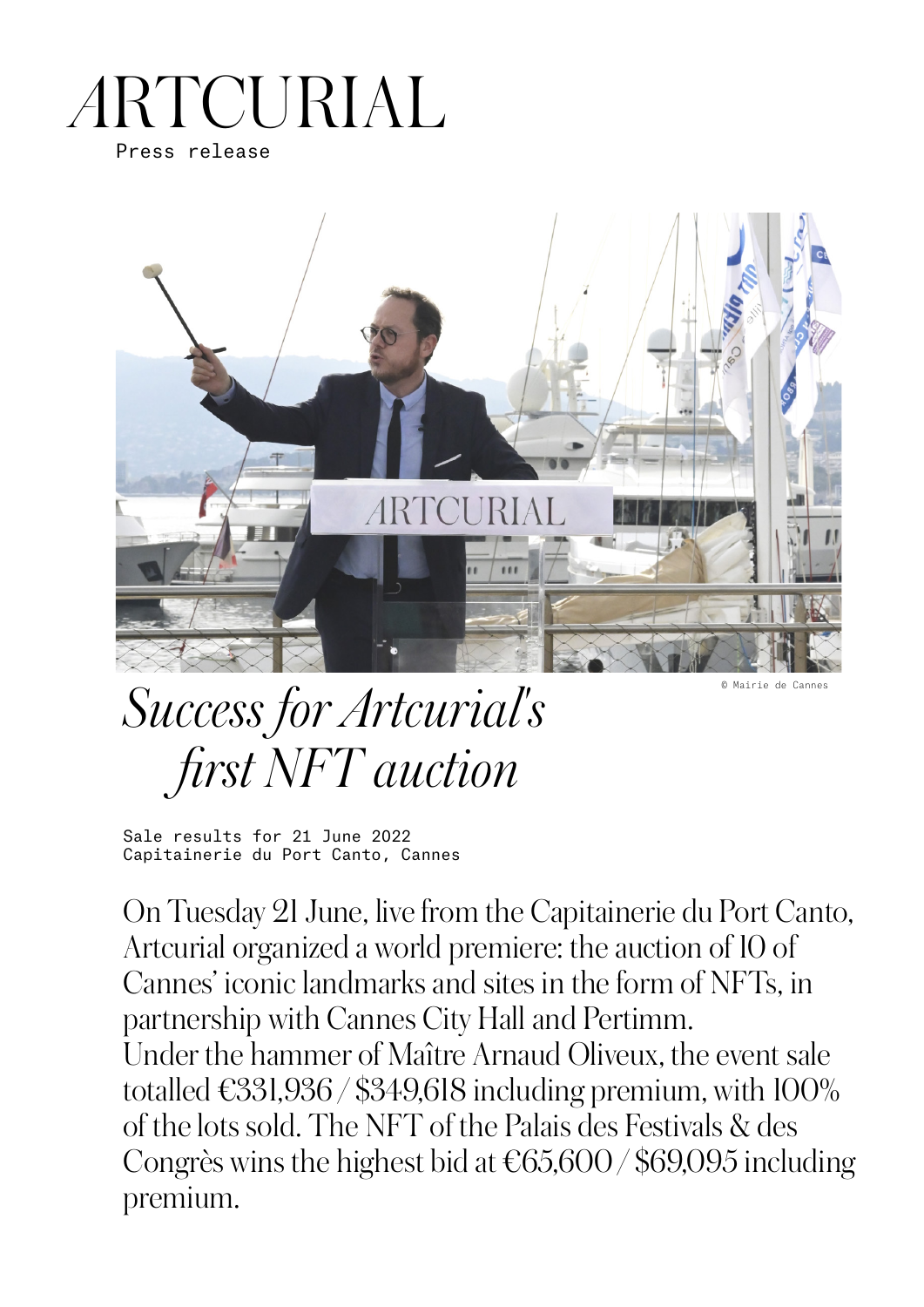CANNES - From the terrace of the the Capitainerie du Port Canto, offering a panoramic view of the 10 sites and monuments for sale, Maître Arnaud Oliveux auctioned all 10 items digitized in NFT (Non Fungible Token). This world premiere totals €331,936 / \$349,618 including premium. 10% of the amount collected will be donated to the Cannes Endowment Fund, for the realization of local environmental projects.

The first two lots shattered the bidding with the NFT from the Palais des Festivals & des Congrès going for €65,600 / \$69,095, while the one from the Croisette sold for €59,040 / \$62,185.

The NFT of the Vieux-Port reached €22,304 / \$23,492, and a few minutes later, those of the Suquet and the Ecomusée sous-marin were sold respectively €27,552 /\$29,020. The Ile Sainte-Marguerite and its Fort Royal, closed the sale at €45,920 / \$48,366 including premium.

Purchasers can now implement these NFTs in the metaverse platform of their choice. They have received a 3D model of the place in order to combine digital immersion and physical experience.

While French law allows auction houses to sell "intangible goods" since March 1<sup>st</sup>, Artcurial is proud of the success of its first NFT sale!

*" This sale event is a success! I am proud to have led this auction, which is a world first, but also a first for Artcurial. The ten emblematic landmarks and places found buyers this evening with great bidding battles in the room, on the phone and on the live stream. "*

– Arnaud Oliveux, Associate Director and Auctioneer, Artcurial

#### *" We are extremely happy with the result, we expected nothing less for this world premiere which allowed the city of Cannes to enter the digital era. "*

– Charles-Henri Puaux, President and CEO, Pertimm



Maître Arnaud Oliveux during the auction sale at the Capitainerie du Port Canto, on 21 June 2022. © Mairie de Cannes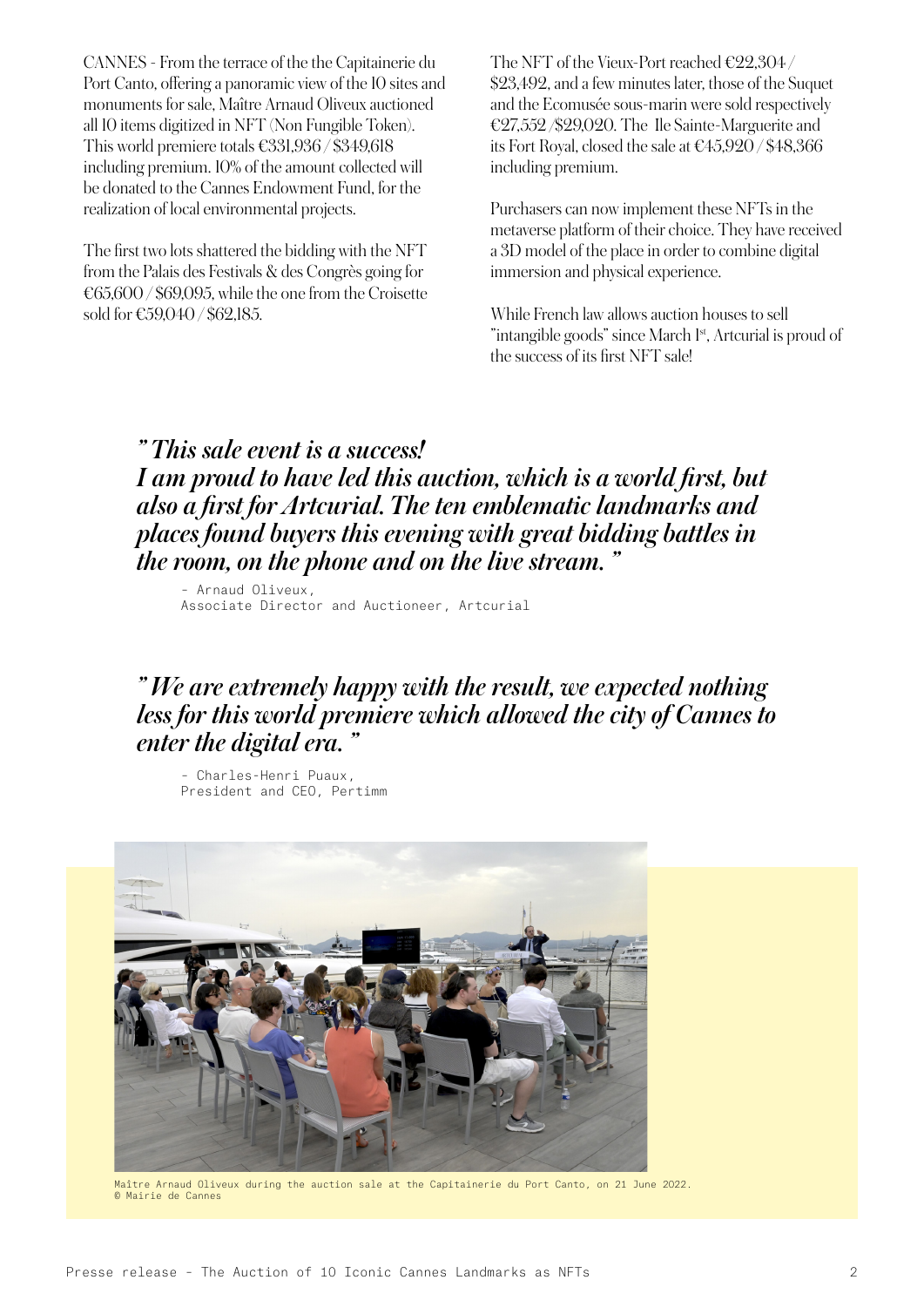# NFT: 10 ICONIC CANNES LANDMARKS

## Total sale : €331,936 / \$349,618

| LOT            | DESCRIPTION                              | PRICE (1€ = 1,05 \$) | <b>BUYERS</b>              |
|----------------|------------------------------------------|----------------------|----------------------------|
| $\mathbf{1}$   | LE PALAIS DES FESTIVALS ET DES CONGRES   | 65 600 € / 69 095 \$ | European<br>Collector      |
| $\overline{2}$ | LA CROISETTE                             | 59 040 € / 62 185 \$ | European<br>Collector      |
| 3              | LE VIEUX-PORT                            | 22 304 € / 23 492 \$ | International<br>Collector |
| $\overline{4}$ | LA POINTE CROISETTE                      | 22 304 € / 23 492 \$ | French<br>Collector        |
| 5              | LE PORT CANTO                            | 26 240 € / 27 638 \$ | French<br>Collector        |
| 6              | LA MALMAISON                             | 19 680 € / 20 728 \$ | European<br>Collector      |
| $\overline{7}$ | LE MARCHE FORVILLE                       | 15 744 € / 16 583 \$ | European<br>Collector      |
| 8              | LE SUQUET                                | 27 552 € / 29 020 \$ | International<br>Collector |
| 9              | L'ECO MUSEE SOUS-MARIN                   | 27 552 € / 29 020 \$ | French<br>Collector        |
| 10             | L'ILE SAINTE MARGUERITE & SON FORT ROYAL | 45 920 € / 48 366 \$ | French<br>Collector        |